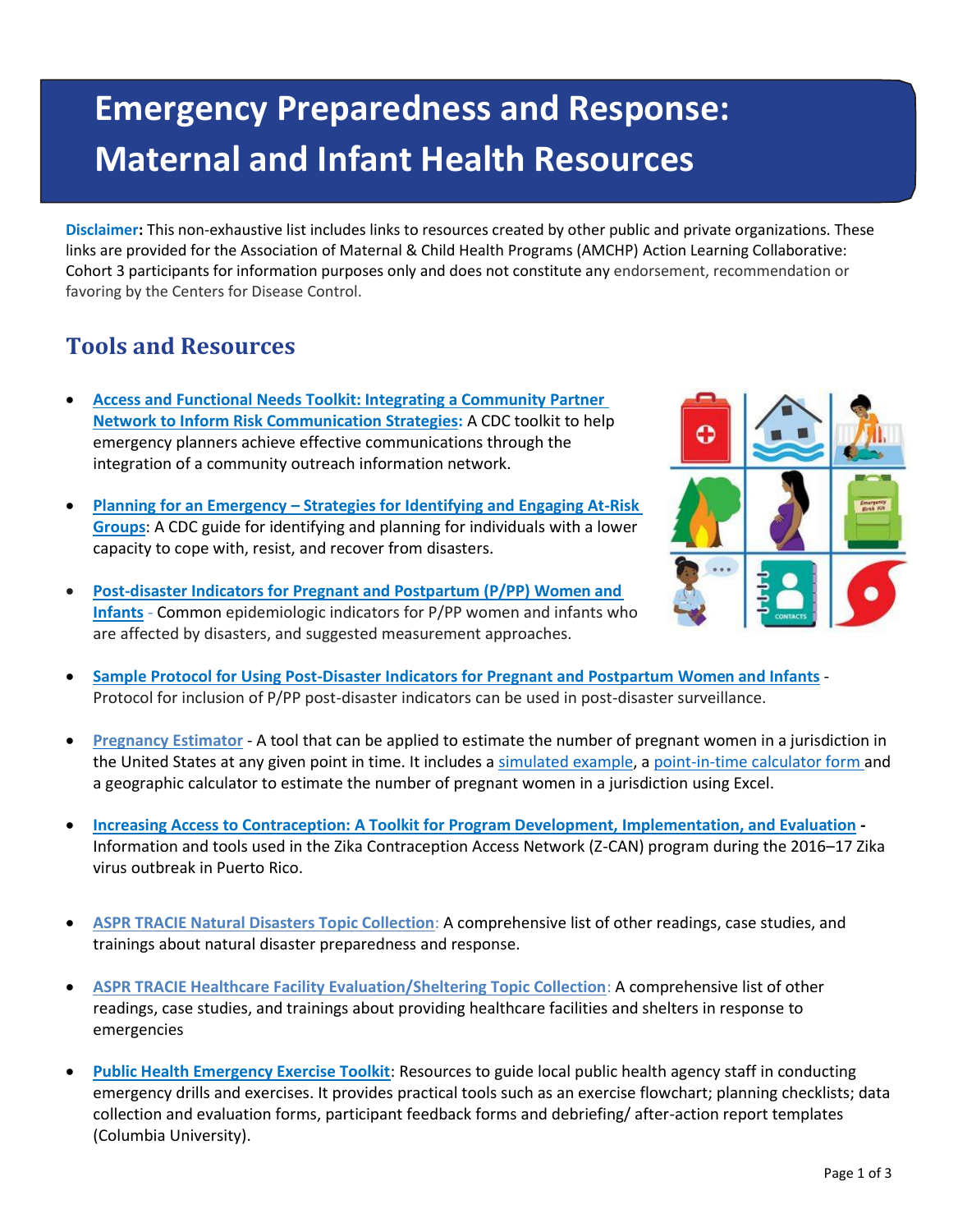## **Trainings/Webinars**

| <b>Title and Hyperlink</b>                                                                                                                                                     | <b>Source</b><br><b>Agency</b> | <b>Description</b>                                                                                                                                                                                                                                                                                                     | Length        | CEU*      |
|--------------------------------------------------------------------------------------------------------------------------------------------------------------------------------|--------------------------------|------------------------------------------------------------------------------------------------------------------------------------------------------------------------------------------------------------------------------------------------------------------------------------------------------------------------|---------------|-----------|
| <b>Protecting Pregnant Women and</b><br><b>Babies during Public Health</b><br><b>Emergencies</b>                                                                               | <b>CDC</b>                     | Discuss risks and solutions for protecting<br>women and babies.                                                                                                                                                                                                                                                        | 35 mins       | Yes       |
| <b>Surveillance for Emerging Threats</b><br>to Pregnant Women and Infants -<br><b>Data for Action</b>                                                                          | <b>CDC</b>                     | Methods for tracking health outcomes in<br>pregnant women and babies, and how this<br>data can improve response efforts.                                                                                                                                                                                               | 1 hour        | <b>No</b> |
| <b>Empowering Nurses to Protect</b><br>Themselves and their Patients: A<br><b>Discussion of Current Infection</b><br><b>Prevention and Control</b><br><b>Challenges in MCH</b> | <b>CDC</b>                     | An overview of infection prevention (IP)<br>measures and specific challenges in<br>maternal and child IP.                                                                                                                                                                                                              | 1 hour        | Yes       |
| <b>Overcoming Message Resistance</b>                                                                                                                                           | <b>CDC</b>                     | Discuss reasons for and ways to reduce the<br>public's failure to comply with<br>recommendations from emergency<br>preparedness and response personnel.                                                                                                                                                                | 1 hour        | Yes       |
| <b>Disaster Epi Training Online</b><br>(4 Modules)                                                                                                                             | <b>CDC</b>                     | Epidemiologic concepts to disasters and<br>emergencies: (1) Public Health Impacts of<br>Disasters, (2) Public Health Emergency<br>Management, (3) Community Assessment<br>for Public Health Emergency Response<br>(CASPER), and (4) Disaster Surveillance.                                                             | 30-75<br>mins | Yes       |
| <b>2020 Hurricane Season During</b><br>COVID-19                                                                                                                                | <b>CDC</b>                     | Overview of health risks that could come<br>from hurricanes combined with COVID-19;<br>planning for the 2020 hurricane season<br>while adhering to guidance on social<br>distancing; and how community leaders,<br>nonprofit organizations, and public health<br>professionals can effectively communicate<br>messages | 1 hour        | Yes       |
| <b>Emergency Responder Health</b><br><b>Monitoring and Surveillance</b><br>(ERHMS) Online Training                                                                             | <b>CDC</b>                     | Describes ERHMS process and strategies for<br>monitoring responder health before, during,<br>and after an emergency.                                                                                                                                                                                                   | 3 hours       | Yes       |
| Psychological First Aid: Addressing<br><b>Mental Health Distress During</b><br><b>Disasters</b>                                                                                | <b>CDC</b>                     | Overview of the Psychological First Aid and<br>connects viewers with both online and in-<br>person training resources                                                                                                                                                                                                  | 1 hour        | Yes       |
| <b>Wildfire Smoke and Your</b><br>Patients' Health                                                                                                                             | <b>EPA</b>                     | An overview of the health risks of smoke<br>exposure, high-risk populations, and<br>strategies to reduce smoke exposure.                                                                                                                                                                                               | 45 mins       | Yes       |
| <b>Public Health Impact of Exposure</b><br>and Extreme Heat                                                                                                                    | AAP                            | Describes global temperature trends and<br>their effects on at-risk populations, including<br>pregnant women.                                                                                                                                                                                                          | 1 hour        | Yes       |
| We Succeed or Fail Together:                                                                                                                                                   | <b>FEMA</b>                    | Lecture on emergency planning for people<br>with access and functional needs in all<br>phases of an emergency.                                                                                                                                                                                                         | 18 mins       | No        |